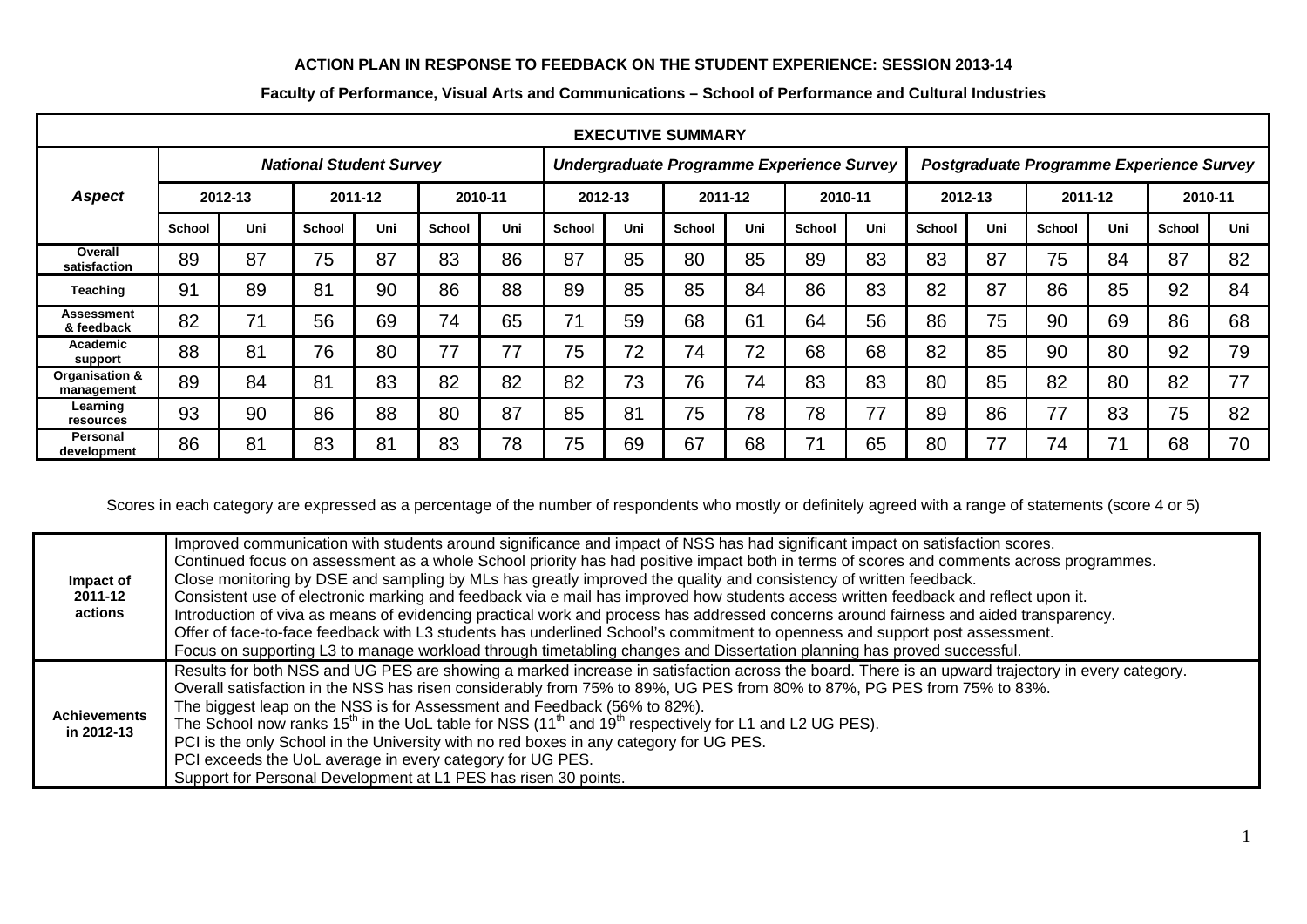| <b>Main actions</b><br>for 2013-14                                               | Continue to focus on assessment as a whole School priority.<br>Focus on prompt return of feedback – publication of dates and improved communication of these with students.<br>Address issue of fairness and consistency in marking procedures – with a renewed focus on written work.<br>Improve consistency in guidance from tutors where multiple groups exist within one module.<br>Address issue of clarity of feedback – particularly in relation to suggestions for improvement.<br>Improve advice and guidance on module choices/strand information for UGs. |
|----------------------------------------------------------------------------------|----------------------------------------------------------------------------------------------------------------------------------------------------------------------------------------------------------------------------------------------------------------------------------------------------------------------------------------------------------------------------------------------------------------------------------------------------------------------------------------------------------------------------------------------------------------------|
| Summary of<br>student<br>involvement in<br>the production of<br>this Action Plan | Face to face meeting with School Rep and Programme Reps to discuss content and contribute to first draft written by DSE.                                                                                                                                                                                                                                                                                                                                                                                                                                             |

## **ACTION PLAN IN RESPONSE TO FEEDBACK ON THE STUDENT EXPERIENCE: SESSION 2013-14**

| Faculty: PVAC<br><b>School: Performance and Cultural Industries</b> |                                                                                                                                                                                                                                                                                                                                                                                  |                                                                                                                                                                                                                                                                                                                                                                                                      |                                                                                                                                                                                                                                                                                                                                                                                                         |  |  |  |  |  |
|---------------------------------------------------------------------|----------------------------------------------------------------------------------------------------------------------------------------------------------------------------------------------------------------------------------------------------------------------------------------------------------------------------------------------------------------------------------|------------------------------------------------------------------------------------------------------------------------------------------------------------------------------------------------------------------------------------------------------------------------------------------------------------------------------------------------------------------------------------------------------|---------------------------------------------------------------------------------------------------------------------------------------------------------------------------------------------------------------------------------------------------------------------------------------------------------------------------------------------------------------------------------------------------------|--|--|--|--|--|
| <b>Aspect</b>                                                       | Progress with actions in response to 2011-12<br>feedback and indication of impact                                                                                                                                                                                                                                                                                                | Issues raised in 2012-13 feedback                                                                                                                                                                                                                                                                                                                                                                    | Planned response in 2013-14                                                                                                                                                                                                                                                                                                                                                                             |  |  |  |  |  |
| Overall<br>satisfaction                                             | Aim of improving overall satisfaction in NSS to<br>80% was exceeded.<br>All actions to improve L3 experience implemented<br>successfully.<br>Prioritising better communication with students<br>and addressing assessment and feedback as a<br>whole School priority has had significant impact<br>on scores across all levels.                                                  | In line with increased overall satisfaction and<br>upward trajectory across the board, the<br>overwhelming message arising out of comments<br>from students at all levels is the enthusiasm,<br>commitment and engagement of staff. This<br>indicates a positive and proactive approach to<br>tackling issues raised in last year's NSS. Issues of<br>consistency and fairness in assessment remain. | Aim to increase overall satisfaction on NSS to<br>$90\%$ .<br>Continued focus on assessment and feedback<br>(particularly consistency in advice given,<br>promptness, clarity).<br>Continue to communicate effectively with students<br>around NSS and its function via SSF and<br>DSE/HoS roadshows.                                                                                                   |  |  |  |  |  |
| <b>Teaching</b>                                                     | Staff have made explicit the links between<br>modules through programme meetings and<br>student rep events.<br>Programme coherence features predominantly at<br>CDSG in planning new BA TP. IP approval docs<br>for new programme received by FTSEC.<br>s@I links continue to develop although<br>opportunities for technical training are limited by<br>resources and staffing. | Mismatch between course as advertised and<br>curriculum content.<br>Lack of practical training. Demand for more theatre<br>subject specificity/skills development.<br>Lack of contact in Semester 2 for PGTs                                                                                                                                                                                         | Check online materials, course documentation<br>and module handbooks. Review curriculum<br>against publicity material for new BA TP.<br>Maximise links with practitioners via s@l.<br>Skills and curriculum content addressed via<br>CDSG for new BA TP.<br>Development of new modules based on explicit<br>staff research for implementation 2015.<br>Reorganisation of teaching provision for MA WPP. |  |  |  |  |  |
| <b>Assessment</b><br>and feedback                                   | Communication with students regarding double<br>marking and moderation procedures has<br>improved significantly. Viva introduced to aid<br>assessment of practical work and process at L3<br>(Performance Project).                                                                                                                                                              | Conflicting advice or ambiguity between tutors -<br>particularly around writing style and presentation for<br>essays.<br>Fairness continues to be a recurring theme -                                                                                                                                                                                                                                | PCI Style Guide to be produced, published and<br>adopted across all years.<br>Consider formative writing assessment for L1<br>MLs responsible for modules with multiple                                                                                                                                                                                                                                 |  |  |  |  |  |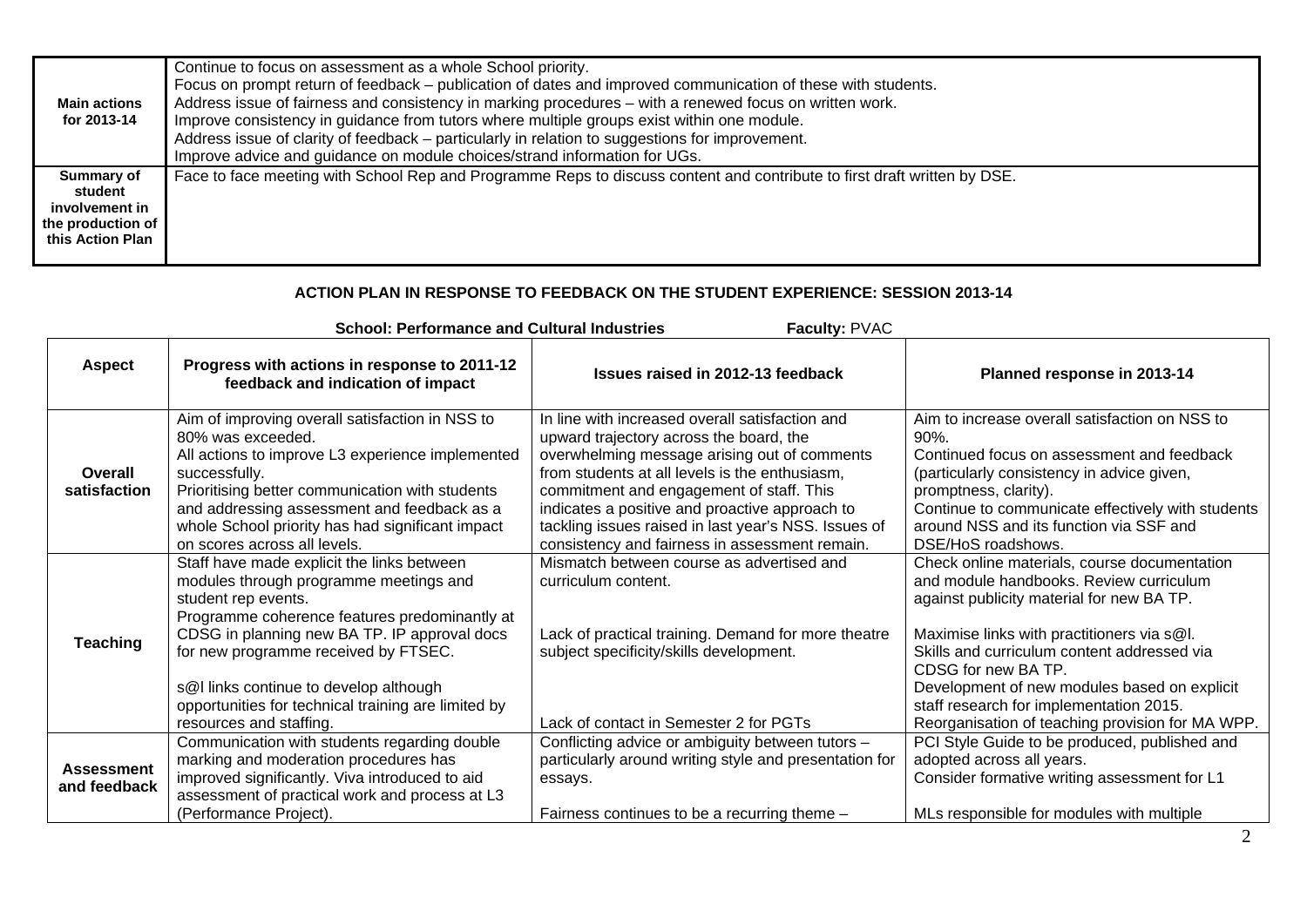|                                   | Peer assessment taken out of two UG modules -<br>review of this procedure ongoing.<br>Access to CoPA highlighted and discussed at<br>SSF. Available via VLE.<br>Additional assessment sheets for POP 3 practical<br>work implemented. Roll out to all POP modules -<br>ongoing. | particularly in relation to subjectivity and personal<br>preference of markers.                                      | teaching groups to address with teams and<br>provide additional, explicit guidance on essay<br>requirements/assessment tasks etc. Ensure<br>consistent application of assessment criteria and<br>adherence to rigorous moderation processes,<br>monitored by externals as appropriate. |
|-----------------------------------|---------------------------------------------------------------------------------------------------------------------------------------------------------------------------------------------------------------------------------------------------------------------------------|----------------------------------------------------------------------------------------------------------------------|----------------------------------------------------------------------------------------------------------------------------------------------------------------------------------------------------------------------------------------------------------------------------------------|
|                                   | All other actions from last year implemented fully<br>and working well.                                                                                                                                                                                                         | Suggestions for improvement not always explicit.                                                                     | Review procedures for peer assessment.                                                                                                                                                                                                                                                 |
|                                   |                                                                                                                                                                                                                                                                                 | Feedback not always returned promptly.                                                                               | DSE and MLs to review via written feedback.                                                                                                                                                                                                                                            |
|                                   |                                                                                                                                                                                                                                                                                 |                                                                                                                      | DSE to monitor with PMs and MLs to gather data<br>and address case by case as appropriate. All MLs<br>to communicate dates to students via e mail/VLE.                                                                                                                                 |
|                                   | Flying Start introduced last year with mixed<br>results. Updated and extended this year.<br>Library skills built into curriculum as compulsory                                                                                                                                  | Not all tutors are easy to contact.<br>More verbal or face-to-face feedback would be                                 | Reissue guidelines to staff and students re<br>correspondence guidelines (in School Handbook).<br>Continue developing opportunities for post                                                                                                                                           |
| Academic<br>support               | elements.<br>AIT now rolled out to PGTs as well as UGs.                                                                                                                                                                                                                         | welcome, particularly on practical assessments.                                                                      | assessment tutorials - introduced last year to L3.<br>Consider possibility of immediate, summary<br>feedback on practical work (verbal or podcast).<br>Study support tutor for MA CCE to facilitate<br>reading groups and support International students                               |
|                                   | Role of PT strengthened and discussed at SSF -<br>particularly in support of L3 studies and<br>monitoring of student satisfaction.<br>Increased staffing for PECI 3501 continues and                                                                                            | Attendance at self-directed work is problematic<br>making these sessions less productive.                            | Introduction of attendance monitoring pilot<br>scheme for PECI 1501 and reorganisation of self-<br>directed work on PECI 1102.                                                                                                                                                         |
| Organisation<br>and<br>management | ensures balanced workload at L3 across<br>semesters.<br>Dissertation support materials in place and<br>adopted across L3. Scheduling sheet for tutorials                                                                                                                        | Content/relevance of modules not always clear.                                                                       | Renewed attention to programme experience<br>though Curriculum Development and mapping<br>exercises.                                                                                                                                                                                   |
|                                   | and deadlines over the whole year supports<br>students with time management.                                                                                                                                                                                                    | More communication between year groups would<br>be advantageous.                                                     | PCI Society to be involved in planning events.<br>Social events planned to improve integration of<br>PGT International students (Interconnections)<br>DSE to arrange formal peer-to-peer opportunities<br>in new foyer area.                                                           |
| Learning<br>resources             | Review of library materials and additional<br>purchasing complete. Continued investment in<br>technical and AV equipment.                                                                                                                                                       | Difficulty accessing performance spaces -<br>particularly use of s@l.<br>Use of s@I earlier in degree (not just L3). | s@I staff promote opportunities for involvement at<br>Open Day, interview and Induction Week.<br>Use of s@I to be scheduled into L1 assessment<br>timetable.                                                                                                                           |